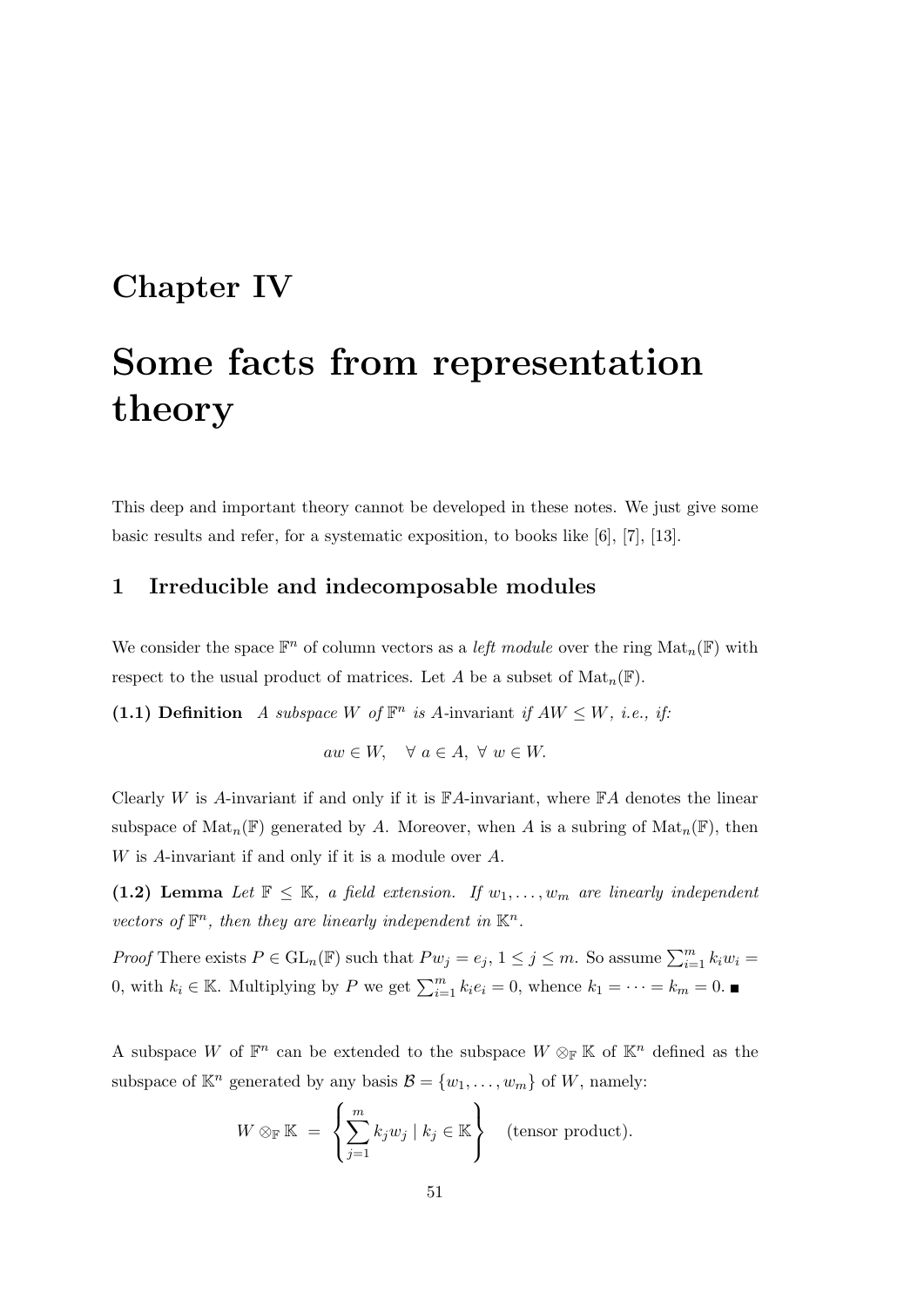B is a basis of  $W \otimes_{\mathbb{F}} \mathbb{K}$ , by Lemma 1.2. Thus, if W is an A-module, also  $W \otimes_{\mathbb{F}} \mathbb{K}$  becomes an A-module via the action:

$$
a \sum_{j=1}^{m} k_j w_j = \sum_{j=1}^{m} k_j a w_j \quad \forall \ a \in A.
$$

(1.3) Definition Let A be a subring (or a subgroup) of  $\mathrm{Mat}_n(\mathbb{F})$  and W be an Ainvariant subspace of  $\mathbb{F}^n$ . The A-module W is said to be:

- (1) indecomposable, if there is no decomposition  $W = W_1 \oplus W_2$  into proper A-invariant subspaces  $W_1, W_2$ ;
- (2) irreducible, if the only A-invariant subspaces of W are  $\{0_{\mathbb{F}^n}\}\$  and W;
- (3) absolutely irreducible, if  $W \otimes_{\mathbb{F}} \mathbb{K}$  is irreducible for any field extension  $\mathbb{K}$  of  $\mathbb{F}$ .

Accordingly, a subring (or a subgroup) A of  $\text{Mat}_n(\mathbb{F})$  is said to be:

- *indecomposable*, if  $\mathbb{F}^n$  is indecomposable as an A-module;
- *irreducible*, if  $\mathbb{F}^n$  is irreducible as an A-module;
- absolutely irreducible, if  $\mathbb{F}^n$  is absolutely irreducible as an A-module.

Clearly an irreducible group is indecomposable. The converse is not true in general, as shown in Example 1.5 below. It is true when G is finite and  $\mathbb F$  has characteristic p where  $p = 0$  or p does not divide |G| (see Theorem 1.11).

(1.4) Example The subgroup G of  $GL_2(\mathbb{R})$ , generated by the matrix  $g = \begin{pmatrix} 0 & 1 \\ -1 & 0 \end{pmatrix}$ , is irreducible but not absolutely irreducible.

Indeed g has no eigenvalue in  $\mathbb{R}$ . Thus  $\mathbb{R}^2$  has no 1-dimensional G-submodule. But g has eigenvalues in  $\mathbb{C}$ . Thus, for example,  $\left\langle \begin{pmatrix} 1 \\ i \end{pmatrix} \right\rangle$  is *G*-invariant in  $\mathbb{C}^2$ .

(1.5) Example The subgroup  $G = \left\{ \begin{pmatrix} 1 & t \\ 0 & 1 \end{pmatrix}, | t \in \mathbb{F} \right\}$  of  $GL_2(\mathbb{F})$  is reducible, but indecomposable, for any field F.

G is reducible because  $\langle e_1 \rangle$  is G-invariant. Suppose  $\mathbb{R}^2 = \langle v_1 \rangle \oplus \langle v_2 \rangle$  where each  $\langle v_i \rangle$  is G-invariant. Then  $v_1, v_2$  should be a basis of eigenvectors of G. Since every  $g \in G$  has only the eigenvalue 1, one gets  $Gv_1 = v_1$ ,  $Gv_2 = v_2$ , whence the contradiction  $G = I$ .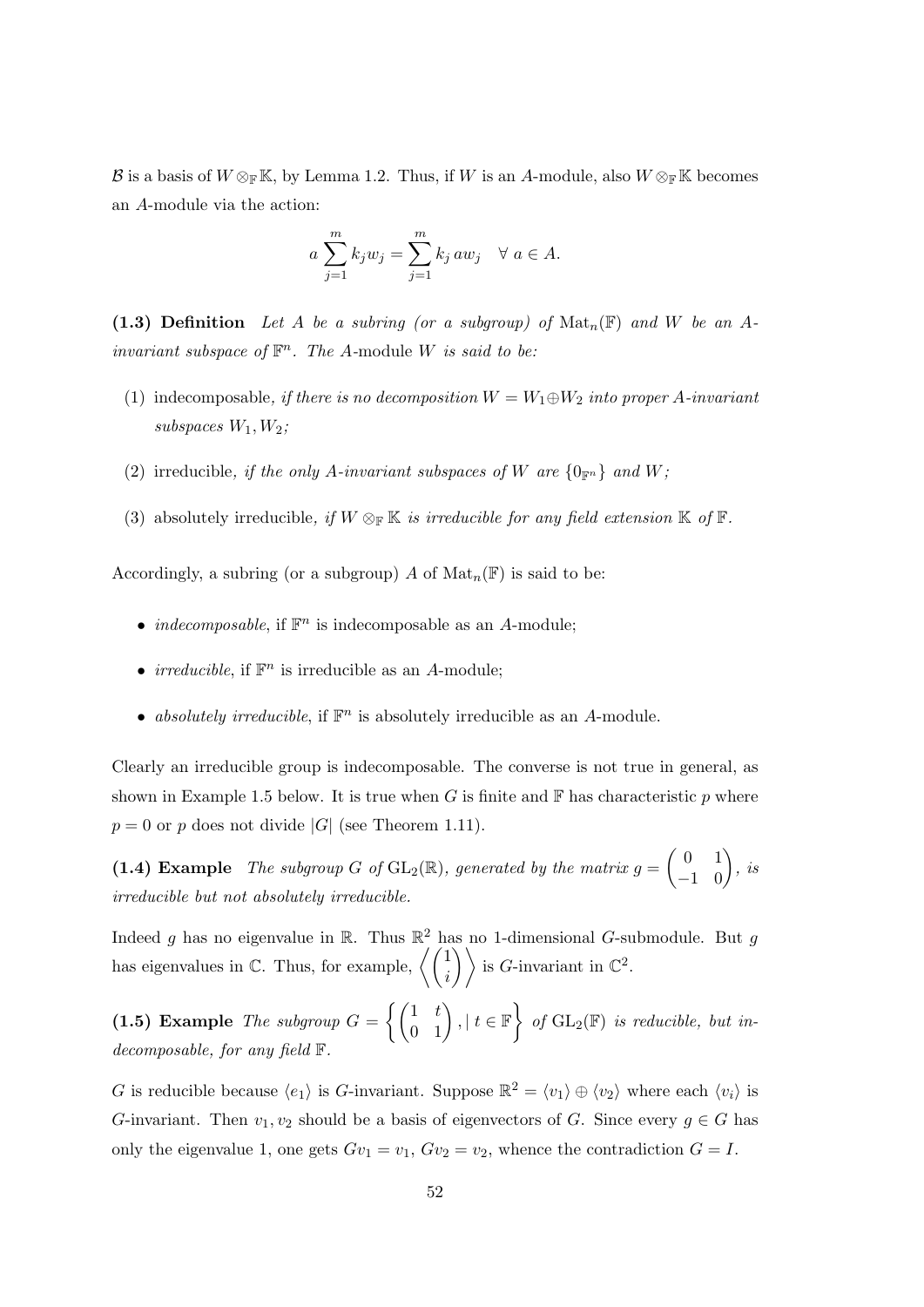(1.6) Example The subgroup G of  $GL_2(\mathbb{R})$ , generated by the matrices

$$
g_1 = \begin{pmatrix} 1 & 0 \\ 0 & -1 \end{pmatrix}, \ g_2 = \begin{pmatrix} 0 & 1 \\ 1 & 0 \end{pmatrix}
$$

is absolutely irreducible.

Indeed the only 1-dimensional  $g_1$ -invariant subspaces are its eigenspaces, namely  $\langle e_1 \rangle$ and  $\langle e_2 \rangle$ , but they are not  $g_2$ -invariant.

(1.7) Lemma  $\text{Mat}_n(\mathbb{F})$  is absolutely irreducible for any field  $\mathbb{F}$ . Moreover its center Z coincides with the field  $\mathbb{F}I_n$  of scalar matrices.

*Proof* Set  $A = Mat_n(\mathbb{F})$  and let  $\{0\} \neq W$  be an A-invariant subspace of  $\mathbb{K}^n$ , where  $\mathbb{K}$  is a field extension of F. Take  $0 \neq w \in W$ . Then there exists a non-zero component  $\alpha_i$  of w. From  $e_{i,i} \in A$ , it follows that  $e_{i,i}w = \alpha_i e_i \in W$ . Hence  $e_i \in W$ . Considering in A the permutation matrices  $\pi_{(i,j)}$  we get that  $\pi_{(i,j)}e_i = e_j \in W$  for  $1 \leq j \leq n$ . So W contains the canonical basis, whence  $W = \mathbb{K}^n$ .

By direct calculation one sees that a matrix commutes with all matrices  $e_{ij} \in Mat_n(\mathbb{F})$ if and only if it is scalar.

 $(1.8)$  Theorem Let G be one of the following classical groups:

$$
\mathrm{SL}_n(\mathbb{F}), \ \mathrm{SU}_n(\mathbb{F}), \ \mathrm{Sp}_n(\mathbb{F}), \ n=2m, \ \Omega_n(\mathbb{F},Q).
$$

Then  $\mathbb{F}G = \text{Mat}_n(\mathbb{F})$ , except when  $G = \Omega_2(\mathbb{F}, Q)$ . In particular G is absolutely irreducible and its centralizer in  $\text{Mat}_n(\mathbb{F})$  consists of the scalar matrices.

*Proof* One can see that in each case, provided  $G \neq \Omega_2(\mathbb{F}, Q)$ , the group G contains  $n^2$ linearly independent matrices (for instance the generators of these groups given in the previous Chapter). Hence the subspace  $\mathbb{F}G$  generated by G coincides with  $\text{Mat}_n(\mathbb{F})$ , which is absolutely irreducible.  $\blacksquare$ 

(1.9) Lemma *(Schur's Lemma)* Let  $A \leq Mat_n(\mathbb{F})$  be irreducible. Then

$$
C = C_{\text{Mat}_n(\mathbb{F})}(A) := \{ c \in \text{Mat}_n(\mathbb{F}) \mid ca = ac, \ \forall \ a \in A \}
$$

is a division algebra over  $\mathbb{F}I_n$ . In particular, if commutative, C is a field.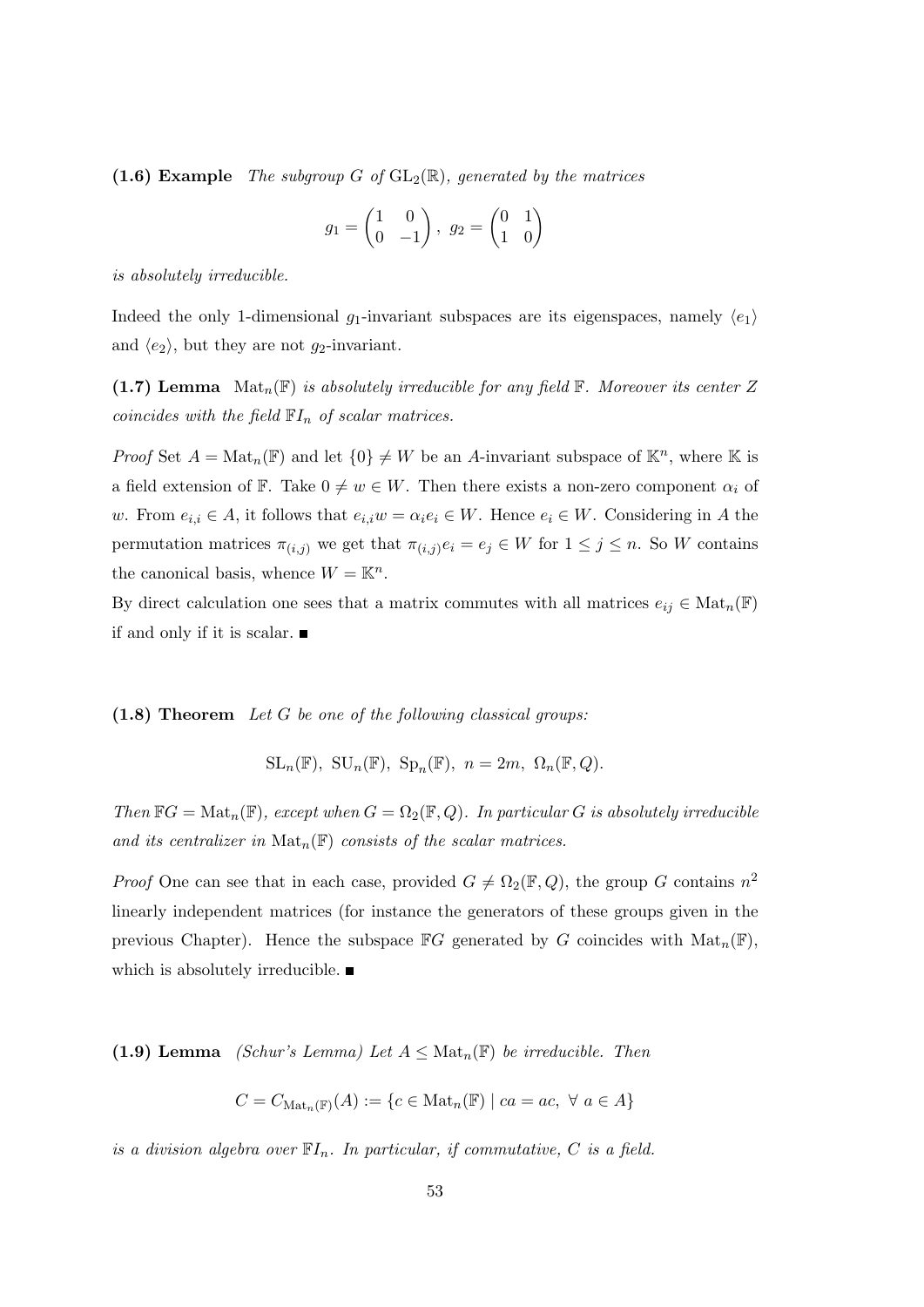*Proof* It is easy to see that C is a subalgebra of  $\text{Mat}_n(\mathbb{F})$ , which contains  $Z = \mathbb{F}I_n$ . Consider a non-zero matrix  $c \in C$ . The subspace  $c\mathbb{F}^n$  is A-invariant, as:

$$
a(c\mathbb{F}^n) = (ac)\mathbb{F}^n = (ca)\mathbb{F}^n = c(a\mathbb{F}^n) \le c\mathbb{F}^n, \quad \forall \ a \in A.
$$

 $0_{\text{Mat}_n(\mathbb{F})} \neq c \Longrightarrow c\mathbb{F}^n \neq \{0_{\mathbb{F}^n}\}.$  It follows  $c\mathbb{F}^n = \mathbb{F}^n$ , by the irreducibility of A. Since the multiplication by c is surjective, it is injective. Thus c has inverse  $c^{-1}$ . Clearly  $c^{-1} \in C$ .  $\blacksquare$ 

Up to here we considered the natural  $\text{Mat}_n(\mathbb{F})$ -module  $\mathbb{F}^n$ . But we may also consider the left regular module  $_{\text{Mat}_n(\mathbb{F})} \text{Mat}_n(\mathbb{F})$  and compare these two modules.

(1.10) Lemma Let A be a subring of  $\text{Mat}_n(\mathbb{F})$ , acting irreducibly on  $\mathbb{F}^n$ , and let  $\{0\} \neq$  $W \leq \text{Mat}_n(\mathbb{F})$  be a minimal A-invariant subspace, in the regular action of  $\text{Mat}_n(\mathbb{F})$  on itself. Then there exists a vector  $e_i$  of the canonical basis such that  $\mathbb{F}^n = We_i$ . Moreover W is isomorphic to  $\mathbb{F}^n$ , as an A-module. In particular dim $\mathbb{F}^W = n$ .

*Proof* Choose  $0 \neq w \in W$ . Then w has a non-zero column we<sub>i</sub>. The subspace  $We_i$  of  $\mathbb{F}^n$ is such that  $A(We_i) \leq We_i$ . From  $we_i \in We_i$  it follows  $We_i \neq \{0\}$ . Hence  $We_i = \mathbb{F}^n$ , by the irreducibility of A. Finally, the map  $f: W \to \mathbb{F}^n$  defined by  $w \mapsto we_i$  is an **F**-isomorphism such that  $f(aw) = af(w)$  for all  $a \in A$ . ■

(1.11) Theorem *(Maschke)* Let  $G \leq GL_n(\mathbb{F})$  be a finite group, where  $\mathbb F$  has characteristic 0 or a prime p which does not divide  $|G|$ . Then every G-invariant subspace W of  $\mathbb{F}^n$  has a G-invariant complement.

*Proof* Let  $\mathbb{F}^n = W \oplus U$ , where U is an F-complement of W, and call  $\pi : \mathbb{F}^n \to U$  the projection. Consider  $\psi : \mathbb{F}^n \to \mathbb{F}^n$  defined by:

$$
\psi(v) := \frac{1}{|G|} \sum_{x \in G} x^{-1} \pi(xv), \quad \forall \ v \in \mathbb{F}^n.
$$

The image of  $\psi$ , namely  $\psi(\mathbb{F}^n)$ , is *G*-invariant, since for all  $g \in G$  and  $v \in \mathbb{F}^n$ :

$$
\psi(gv) := \frac{1}{|G|} \sum_{x \in G} x^{-1} \pi(xgv) = \frac{1}{|G|} g \sum_{x \in G} (g^{-1} x^{-1}) \pi(xgv) = g\psi(v).
$$

Moreover, from  $u - \pi(u) \in W$  for all  $u \in \mathbb{F}^n$ , it follows that:

$$
v - \psi(v) = \frac{1}{|G|} \sum_{x \in G} x^{-1} x v - \frac{1}{|G|} \sum_{x \in G} x^{-1} \pi(xv) = \frac{1}{|G|} \sum_{x \in G} x^{-1} (xv - \pi(xv)) \in W.
$$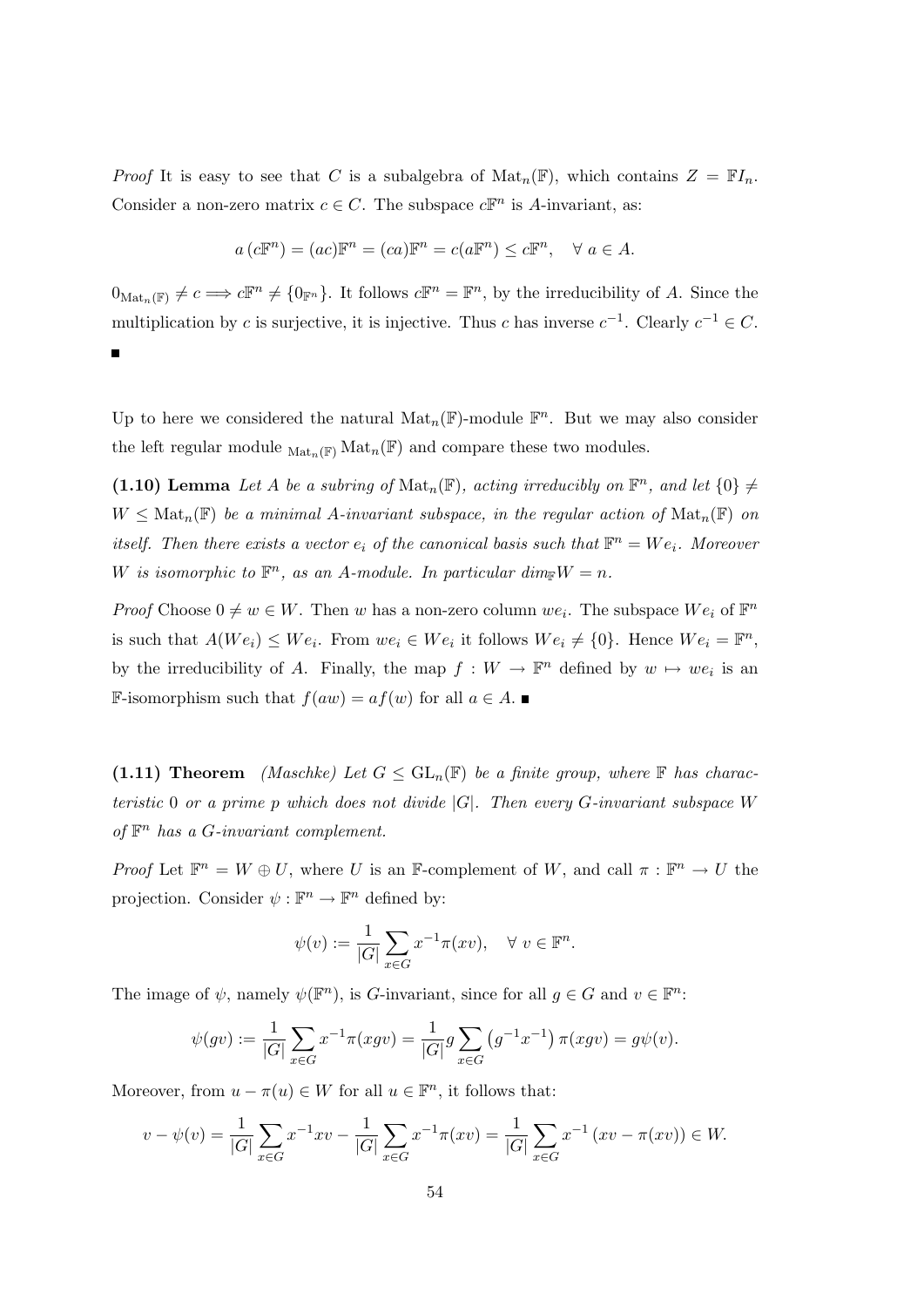Thus  $v = (v - \psi(v)) + \psi(v)$  for all  $v \in \mathbb{F}^n$ , gives  $\mathbb{F}^n = W + \psi(\mathbb{F}^n)$ .

For all  $w \in W$  and all  $x \in G$  we have  $\pi(xw) = 0$ . So  $\psi(w) = 0$ , whence  $\psi(v - \psi(v)) = 0$ , for all v. This gives  $\psi^2 = \psi$  and  $W \cap \psi(\mathbb{F}^n) = \{0\}$ . Indeed, from  $w = \psi(v) \in W \cap \psi(V)$ , we have  $\psi(v) = \psi^2(v) = \psi(w) = 0$ .

We conclude that  $\psi(\mathbb{F}^n)$  is a G-invariant complement of W in  $\mathbb{F}^n$ .

## 2 Representations of groups

 $(2.1)$  Definition Let H be an abstract group.

- (1) A representation of H of degree n over  $\mathbb F$  is a homomorphism  $f : H \to GL_n(\mathbb F)$ . The representation f is said to be irreducible if  $\mathbb{F}^n$  is an irreducible  $f(H)$ -module.
- (2) The character  $\chi$  of f is the map  $\chi : H \to \mathbb{F}$  such that

$$
\chi(h) := \text{tr}(f(h)), \quad \forall \ h \in H.
$$

(3) Two representations  $f_i: H \to GL_n(\mathbb{F}), i = 1, 2$  are said to be equivalent if there exists  $P \in GL_n(\mathbb{F})$  such that

$$
(2.2) \t\t\t\tPf_1(h) = f_2(h)P, \quad \forall \ h \in H.
$$

Since conjugate matrices have the same trace, equivalent representations have the same characters.

(2.3) Definition Let H be an abstract group. The group algebra  $\mathbb{F}H$  is defined as follows. The elements of H are a basis of  $\mathbb{F}H$  as a vector space over  $\mathbb{F}$ . The product in  $\mathbb{F}H$  is the extension, by linearity, of the product in H.

In particular, by definition, the elements of  $\mathbb{F}H$  are the formal linear combinations

$$
\sum_{h \in H} \alpha_h h, \quad \alpha_h \in \mathbb{F}
$$

with a finite number of non-zero coefficients. By definition,  $\dim_{\mathbb{F}} \mathbb{F}H = |H|$ .

The extension to  $\mathbb{F}H$ , by linearity, of any representation  $f : H \to \mathrm{GL}_n(\mathbb{F})$  gives rise to an algebra homomorphism  $f : \mathbb{F}H \to \mathrm{Mat}_n(\mathbb{F})$ . Vice versa, if  $f : \mathbb{F}H \to \mathrm{Mat}_n(\mathbb{F})$  is an algebra homomorphism, its restriction  $f_H : H \to GL_n(\mathbb{F})$  is a representation of H.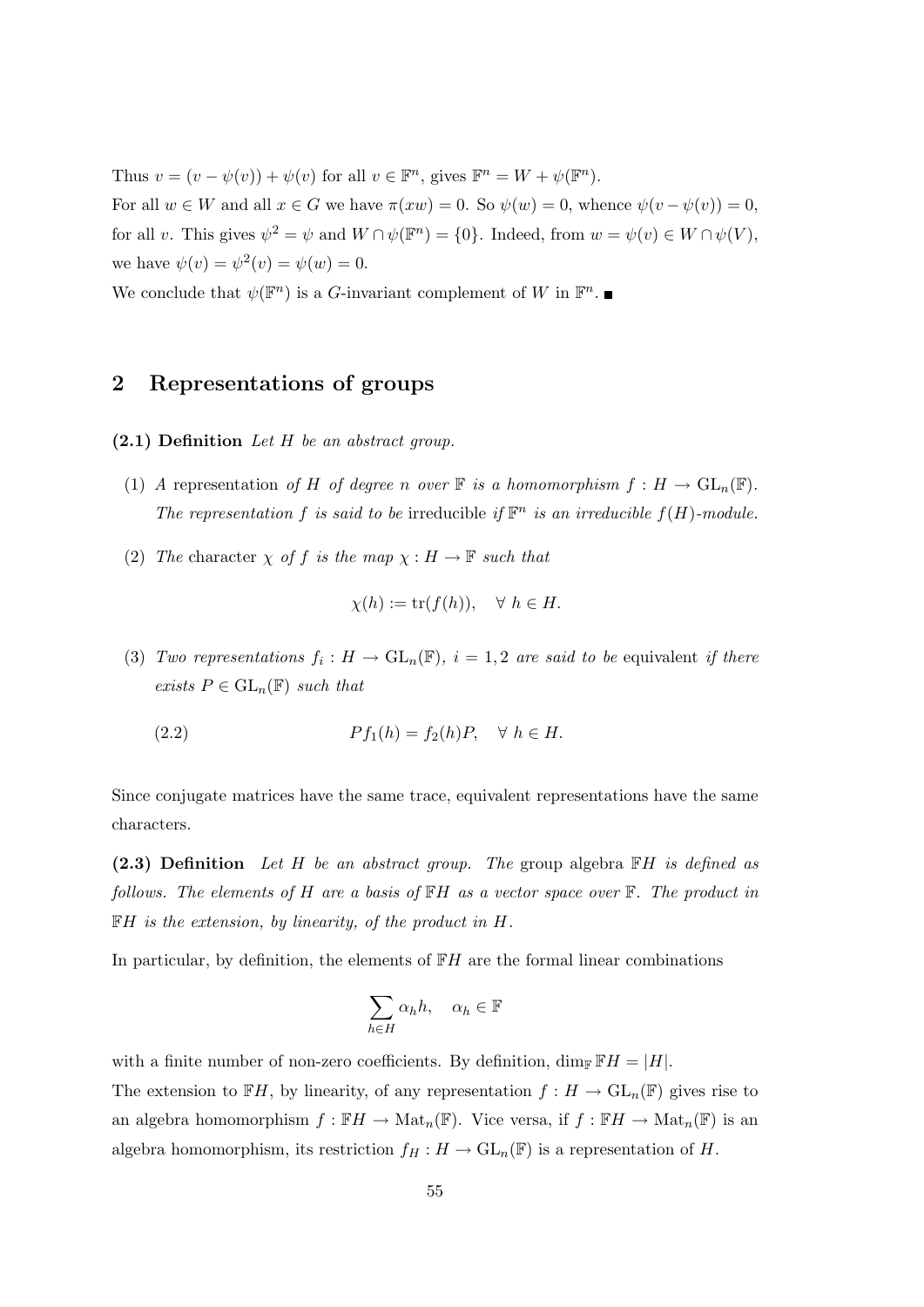(2.4) Remark If  $f: H \to GL_n(\mathbb{F})$  is a representation, then  $\mathbb{F}^n$  is an H-module with respect to hv :=  $f(h)v$ , for all  $v \in \mathbb{F}^n$ . Vice versa, if  $\mathbb{F}^n$  is an  $\mathbb{F}H$ -module, the map  $f: H \to \mathrm{GL}_n(\mathbb{F})$  such that  $f(h) = (he_1 | \dots | he_n)$  is a representation.

(2.5) Lemma Two representations  $f_1 : H \to GL_n(\mathbb{F})$  and  $f_2 : H \to GL_n(\mathbb{F})$  are equivalent if and only if the corresponding  $\mathbb{F}H$ -modules  $V_i = \mathbb{F}^n$  are isomorphic,  $i = 1, 2$ .

*Proof* Suppose first that  $f_1$  and  $f_2$  equivalent and let  $P \in GL_n(\mathbb{F})$  be as in point (3) of Definition 2.1. Then the the multiplication by P, namely the map  $\mu_P : V_1 \to V_2$ , is an  $\mathbb{F}H$ -isomorphism. Indeed  $\mu_P$  is  $\mathbb{F}$ -linear and, for all  $v \in \mathbb{F}^n$  and all  $h \in H$ :

$$
\mu_P(f_1(h)v) = Pf_1(h)v = f_2(h)Pv = f_2(h)\mu_P(v).
$$

Vice versa, if there exists an  $\mathbb{F}H$ -isomorphism  $\sigma: V_1 \to V_2$  and  $P \in GL_n(\mathbb{F})$  is the matrix of  $\sigma$  with respect to the canonical basis, then  $P f_1(h) = f_2(h) P$  for all  $h \in H$ . Thus  $f_1$ and  $f_2$  are equivalent.

Given two representations  $f_i: H \to GL_{n_i}(\mathbb{F}), i = 1, 2$ , we may consider their sum, namely the representation  $f: H \to \mathrm{GL}_{n_1+n_2}(\mathbb{F})$ , defined by:

$$
f(h) := \begin{pmatrix} f_1(h) & 0 \\ 0 & f_2(h) \end{pmatrix}, \ \forall \ h \in H.
$$

Set  $M_i = \text{Mat}_{n_i}(\mathbb{F})$ . Clearly the subspace

$$
M_1 \oplus M_2 := \left\{ \begin{pmatrix} A_1 & 0 \\ 0 & A_2 \end{pmatrix} | A_1 \in \text{Mat}_{n_1}(\mathbb{F}), A_2 \in \text{Mat}_{n_2}(\mathbb{F}) \right\}
$$

is an  $f(H)$ -module. Moreover the projections

$$
\pi_i: M_1 \oplus M_2 \to \mathrm{Mat}_{n_i}(\mathbb{F})
$$

are  $f(H)$ -homomorphisms. In particular  $f(H)$  Ker  $\pi_i =$  Ker  $\pi_i$ , for  $i = 1, 2$ .

(2.6) Lemma In the above notation, suppose that the representations

$$
f_i: H \to \mathrm{GL}_{n_i}(\mathbb{F}), \quad i = 1, 2
$$

are irreducible and inequivalent. Let  $0 \neq M$  be a minimal subspace of  $M_1 \oplus M_2$  such that  $f(H)M = M$ . Then either  $\pi_1(M) = 0$  or  $\pi_2(M) = 0$ .

*Proof* Suppose, by contradiction,  $M \not\leq$  Ker  $\pi_i$ , for  $i = 1, 2$ . It follows that the  $f(H)$ module Ker  $\pi_i \cap M$  is zero,  $i = 1, 2$ , by the minimality of M. Thus the restrictions

$$
\pi_{i|M}: M \to \pi_i(M), \quad i = 1, 2
$$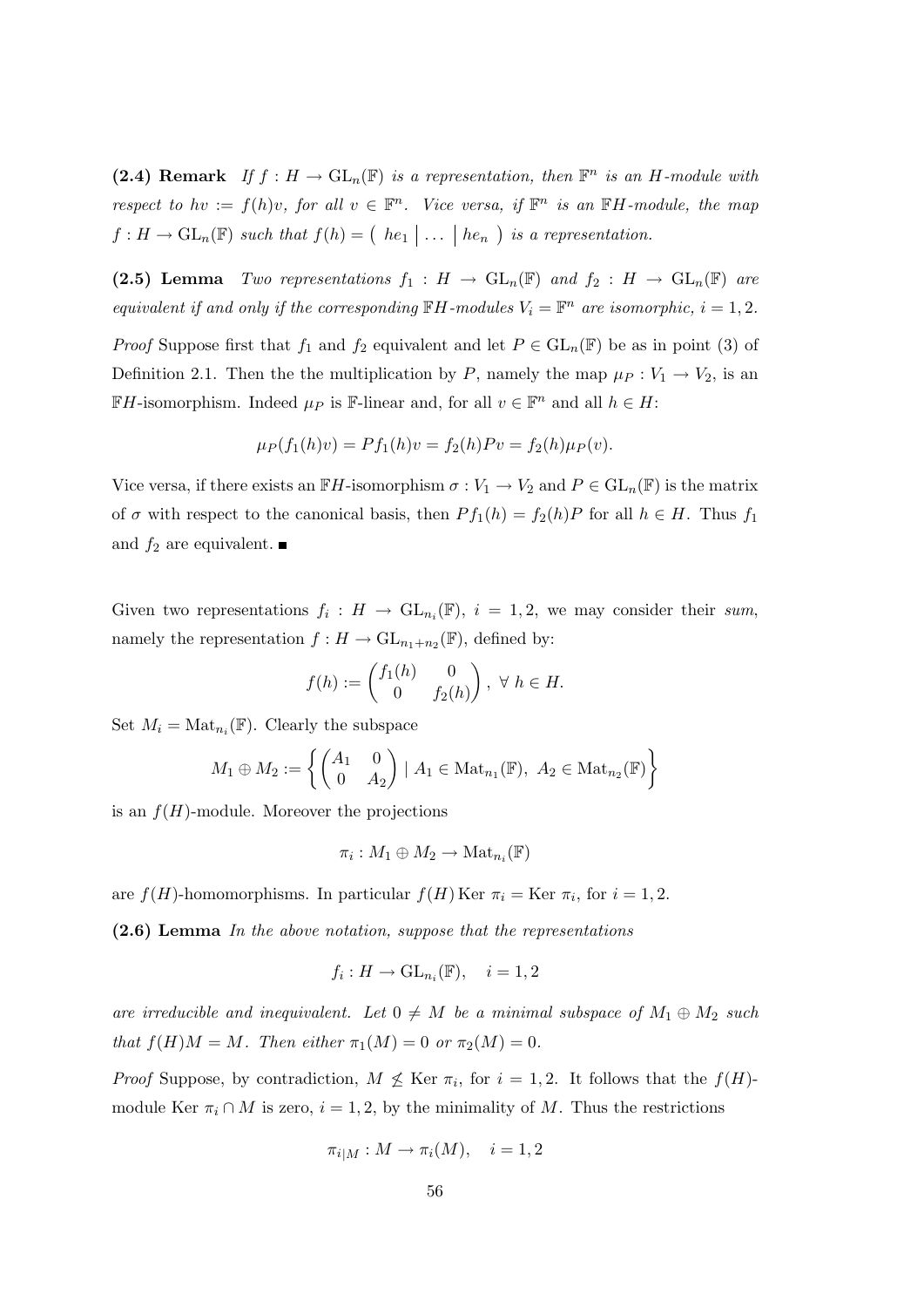are F-isomorphisms. In particular  $n_1 = n_2 = \dim_{\mathbb{F}} M$ . Again by the minimality of M, each  $\pi_i(M)$  is a minimal  $f_i(H)$ -submodule of  $\text{Mat}_{n_i}(\mathbb{F})$ . It follows from Lemma 1.10 of this Chapter, with  $A = f_i(H)$ ,  $W = \pi_i(M)$ , that there exist  $f_i(H)$  isomorphisms  $\tau_i : \pi_i(M) \cong \mathbb{F}^{n_i}, i = 1, 2$ . Thus  $\tau_2 \tau_1^{-1} : \mathbb{F}^{n_1} \to \mathbb{F}^{n_2}$  is a isomorphism of the  $f_1(H)$ -module  $\mathbb{F}^{n_1}$  onto the  $f_2(H)$ -module  $\mathbb{F}^{n_2}$ , a contradiction.

Note that, if G is a group and V is a G-module, then  $GW \leq W$  if and only if  $GW = W$ , for any subspace W of V. Indeed  $W = 1_G W \le GW$ .

(2.7) Theorem Let  $f_i: H \to GL_{n_i}(\mathbb{F})$  be irreducible pairwise inequivalent representations of a group H, with  $\mathbb F$  algebraically closed. Suppose that  $m_i \in \text{Mat}_{n_i}(\mathbb F)$ ,  $1 \leq i \leq s$ , are such that

$$
\sum_{i=1}^{s} \operatorname{tr}(m_i f_i(h)) = 0_{\mathbb{F}}, \ \forall \ h \in H.
$$

Then each  $m_i = 0_{\text{Mat}_{n_i}(\mathbb{F})}$ , for  $i = 1, \ldots, s$ .

*Proof* Induction on s. Suppose  $s = 1$  and put  $n = n_1$ ,  $f = f_1$ . The set

$$
M = \{ m \in Mat_n(\mathbb{F}) \mid \text{tr}(mf(h)) = 0, \ \forall \ h \in H \}
$$

is a subspace. Moreover  $f(H)M = M$  since for all  $h_1, h \in H$ ,  $m \in M$ :

$$
\text{tr}(f(h_1)m f(h)) = \text{tr}(f(h) f(h_1)m) = \text{tr}(f(hh_1)m) = 0.
$$

We want to show that  $M = \{0_{\text{Mat}_n(\mathbb{F})}\}.$  If this is false, we may choose a non-zero subspace U of M of minimal dimension with respect to the property  $f(H)U = U$ . By Lemma 1.10 we have dim  $U = n$  and  $Uv = \mathbb{F}^n$  for some v. If  $\{u_1, \ldots u_n\}$  is a basis of U, then  $\{u_1v, \ldots u_nv\}$  is a basis of  $\mathbb{F}^n$ . Up to conjugation we may suppose that

$$
\{u_1v,\ldots u_nv\} = \{e_1,\ldots,e_n\} \quad \text{(canonical basis)}.
$$

For all  $w \in \mathbb{F}^n$  we consider the matrix  $A_w$  with columns  $A_w e_i = u_i w$ , i.e.,:

$$
A_w = (u_1w \mid \ldots \mid u_nw \mid).
$$

Let  $\lambda_w$  be an eigenvalue of  $A_w$ , with eigenvector  $\sum_{i=1}^n \rho_i e_i \neq 0_{\mathbb{F}^n}$ . Then:

$$
0_{\mathbb{F}^n} = (A_w - \lambda_w I) \sum_{i=1}^n \rho_i e_i =
$$

$$
\sum_{i=1}^n \rho_i (A_w - \lambda_w I) e_i = \sum_{i=1}^n \rho_i (u_i w - \lambda_w u_i v) = \sum_{i=1}^n \rho_i u_i (w - \lambda_w v).
$$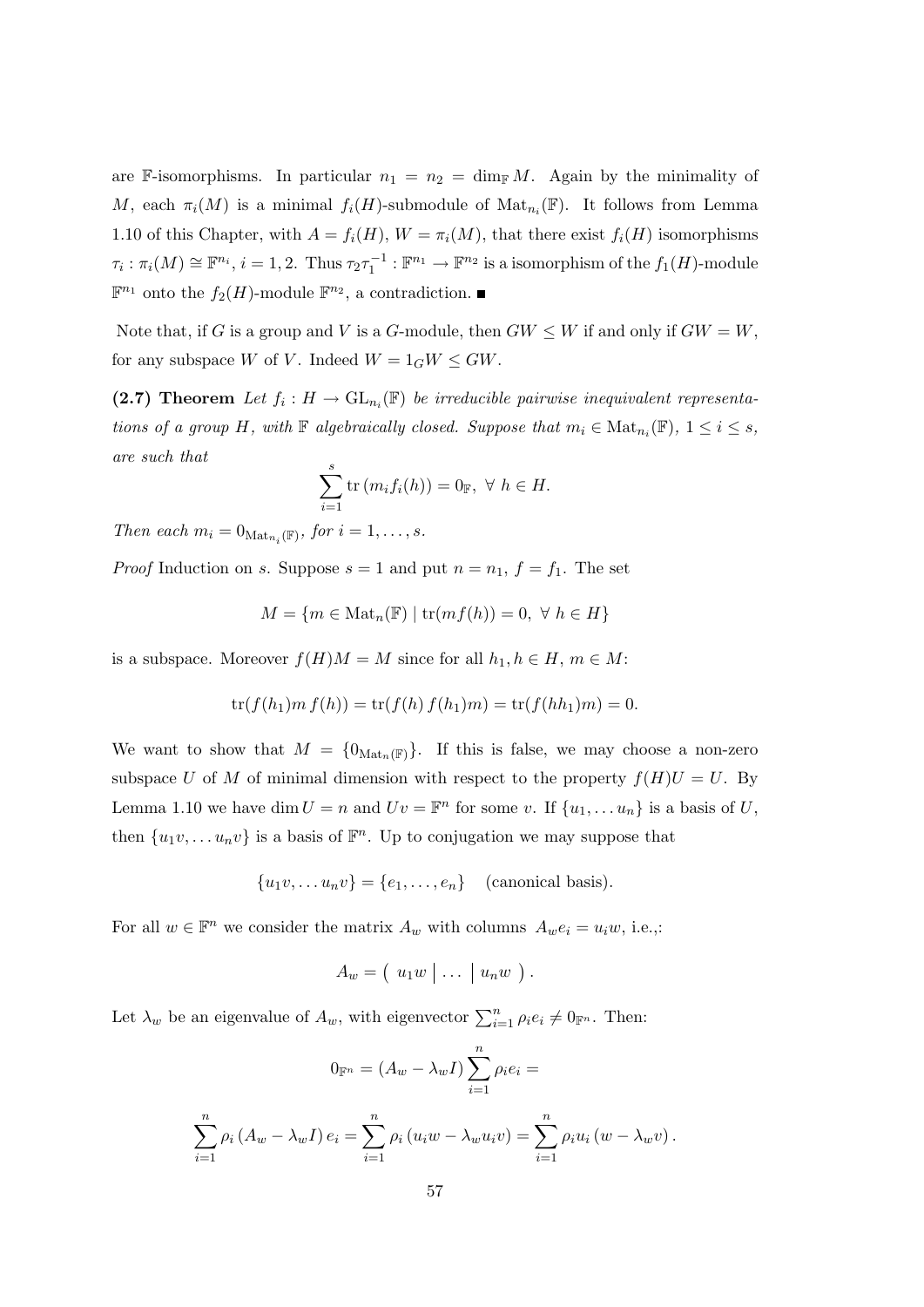It follows that the vectors

$$
u_1(w - \lambda_w v), \ldots, u_n(w - \lambda_w v)
$$

are linearly dependent. Hence the space  $U(w - \lambda_w v)$ , generated by them, has dimension less then *n*. Since it is  $f(H)$ -invariant, the irreducibility of  $\mathbb{F}^n$  gives:

$$
U(w - \lambda_w v) = \{0_{\mathbb{F}^n}\}, \forall w \in \mathbb{F}^n.
$$

In particular  $u_i(e_j - \lambda_{e_j} v) = 0$ <sub>F<sup>n</sup></sub> for all *i*, *j*. Thus, setting  $\lambda_{e_j} = \lambda_j$ :

(2.8) 
$$
u_i e_j = \lambda_j u_i v = \lambda_j e_i, \quad 1 \le i, j \le n.
$$

This tells us:

$$
u_i = (\lambda_1 e_i \mid \dots \mid \lambda_n e_i ), \quad 1 \le i \le n.
$$
  

$$
0 = \text{tr}(u_i \text{id}_G) = \text{tr}(u_i) = \lambda_i, \quad 1 \le i \le n.
$$

And now (2.8) gives that  $u_i$  has all columns equal to zero, hence  $u_i = 0$ <sub>Fn</sub> for all *i*-s, against the assumption that  $u_1, \ldots, u_n$  are linearly independent. We conclude  $M =$  ${0}_{\text{Mat}_n(\mathbb{F})}$  and the first step of induction is proved.

Now suppose  $s > 1$ . Set  $n = \sum_{i=1}^{s} n_i$  and consider the sum  $f : H \to GL_n(\mathbb{F})$  of the representations  $f_i$ , defined by:

$$
f(h) := \begin{pmatrix} f_1(h) & & \\ & \cdots & \\ & & f_s(h) \end{pmatrix}, \ \forall \ h \in H.
$$

Let M be the following subset of  $\mathrm{Mat}_{n_1}(\mathbb{F}) \oplus \cdots \oplus \mathrm{Mat}_{n_s}(\mathbb{F})$ :

$$
M := \left\{ m = \begin{pmatrix} c_1 & & \\ & \dots & \\ & & c_s \end{pmatrix} \mid \text{tr}(mf(h)) = \sum_{i=1}^s \text{tr}(c_i f_i(h)) = 0, \quad \forall \ h \in H \right\}.
$$

Clearly M is an  $f(H)$ -invariant subspace and we want to show that  $M = \{0_{\text{Mat}_n(\mathbb{F})}\}.$ If this is false, we may choose a non-zero subspace  $U$  of  $M$  of minimal dimension with respect to the property  $f(H)U = U$ . By the assumption that the representations  $f_i$ :  $H \to GL_{n_i}(\mathbb{F})$  are irreducible and pairwise inequivalent, Lemma 2.6 tells us that  $\pi_i(U)$  $0_{\text{Mat}_{n_i}(\mathbb{F})}$  for at least one *i*. We may suppose  $i = 1$ . This means that, for all

$$
\begin{pmatrix} u_1 & & \\ & \cdots & \\ & & u_s \end{pmatrix} \in U
$$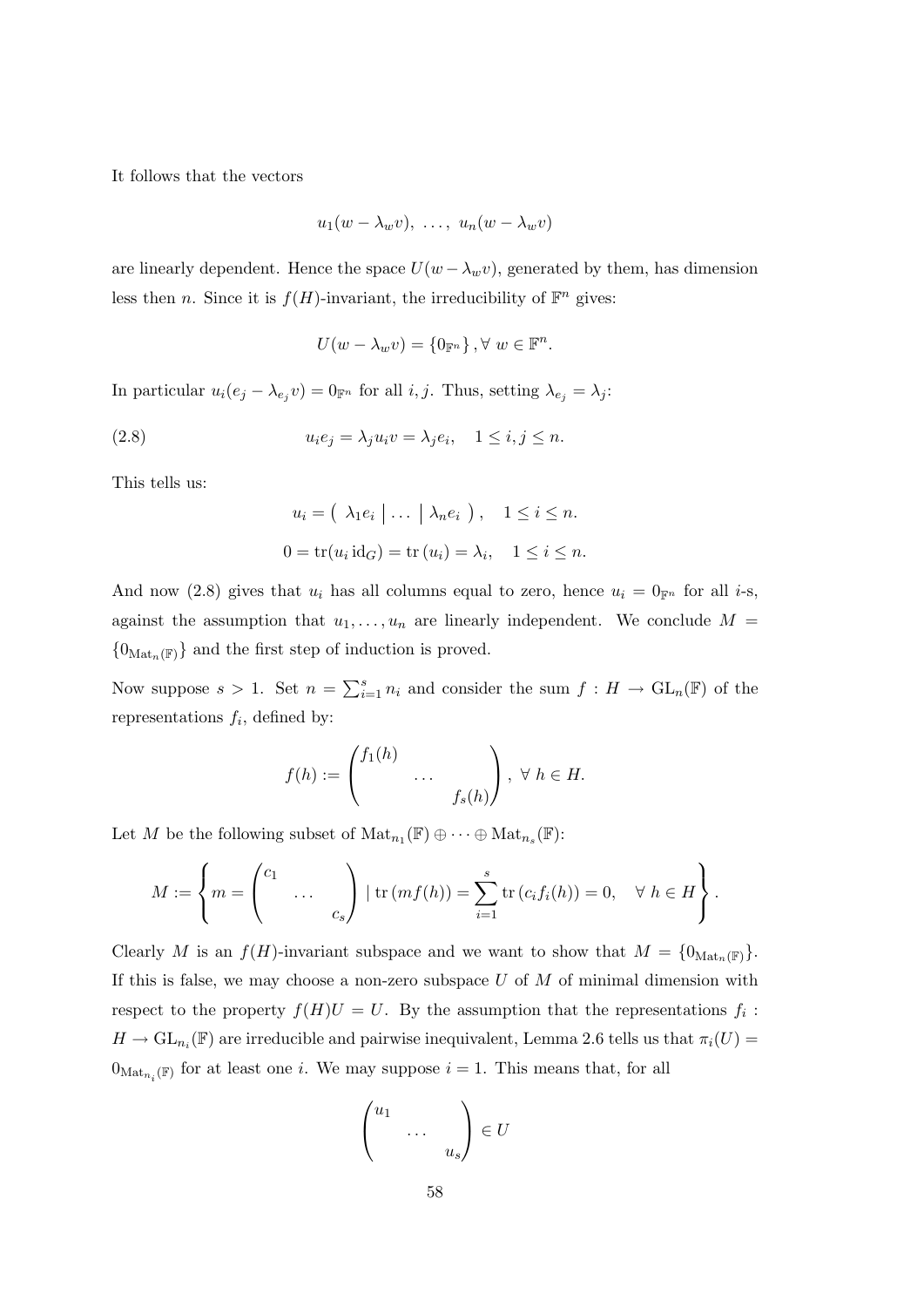we have  $u_1 = 0_{\text{Mat}_{n_1}(\mathbb{F})}$ . It follows

$$
0_{\mathbb{F}} = \sum_{i=1}^{s} \text{tr}(u_i f_i(h)) = \sum_{i=2}^{s} \text{tr}(u_i f_i(h)), \quad \forall \ h \in H.
$$

By induction  $u_2 = \cdots = u_s = 0$ , whence  $U = \{0_{\text{Mat}_n(\mathbb{F})}\}\$ , a contradiction.

(2.9) Corollary Let  $f_i: G \to GL_{n_i}(\mathbb{F})$ ,  $i \leq s$ , be pairwise inequivalent, absolutely irreducible representations of a group G with k conjugacy classes. Then  $s \leq k$ .

*Proof* We may suppose  $\mathbb F$  algebraically closed. Choose representatives  $g_1, \ldots, g_k$  of the conjugacy classes of G and consider the s vectors of  $\mathbb{F}^k$ :

$$
v_1 = \begin{pmatrix} \operatorname{tr}(f_1(g_1)) \\ \dots \\ \operatorname{tr}(f_1(g_k)) \end{pmatrix}, \ \dots \ , \quad v_s = \begin{pmatrix} \operatorname{tr}(f_s(g_1)) \\ \dots \\ \operatorname{tr}(f_s(g_k)) \end{pmatrix}.
$$

Suppose  $\sum_{i=1}^{s} \alpha_i v_i = 0_{\mathbb{F}^n}$  for some  $\alpha_i \in \mathbb{F}$ . It follows

$$
\sum_{i=1}^{s} \alpha_i \operatorname{tr} (f_i(g_j)) = \sum_{i=1}^{s} \operatorname{tr} (\alpha_i f_i(g_j)) = 0_{\mathbb{F}}, \quad 1 \le j \le k.
$$

Every  $g \in G$  is conjugate to a  $g_j$  and  $tr(g) = tr(g_j)$ . Thus:

$$
\sum_{i=1}^{s} \operatorname{tr} (\alpha_i f_i(g)) = 0_{\mathbb{F}}, \quad \forall g \in G.
$$

By the previous Theorem  $\alpha_i = 0$  for all  $i \leq s$ . This means that the vectors  $v_1, \ldots, v_s$ are linearly independent in  $\mathbb{F}^k$ . We conclude  $s \leq k$ .

(2.10) Theorem Let G be a subgroup of  $GL_n(\mathbb{F})$  and denote by  $\mathbb{F}G$  the linear subspace of  $\text{Mat}_n(\mathbb{F})$  generated by G. The following conditions are equivalent:

- $(1)$  *G* is absolutely irreducible;
- (2)  $\mathbb{F}G = \text{Mat}_n(\mathbb{F})$  (equivalently,  $\dim_{\mathbb{F}} \mathbb{F}G = n^2$ ),
- (3) G is irreducible and  $C_{\text{Mat}_n(\mathbb{F})}(G) = \mathbb{F}I_n$ .

#### Proof

 $(1) \implies (2)$  Substituting F with its algebraic closure, if necessary, we may suppose F algebraically closed. Let  $g_1, \ldots, g_m$  be a basis of  $\mathbb{F}G$  and consider the orthogonal space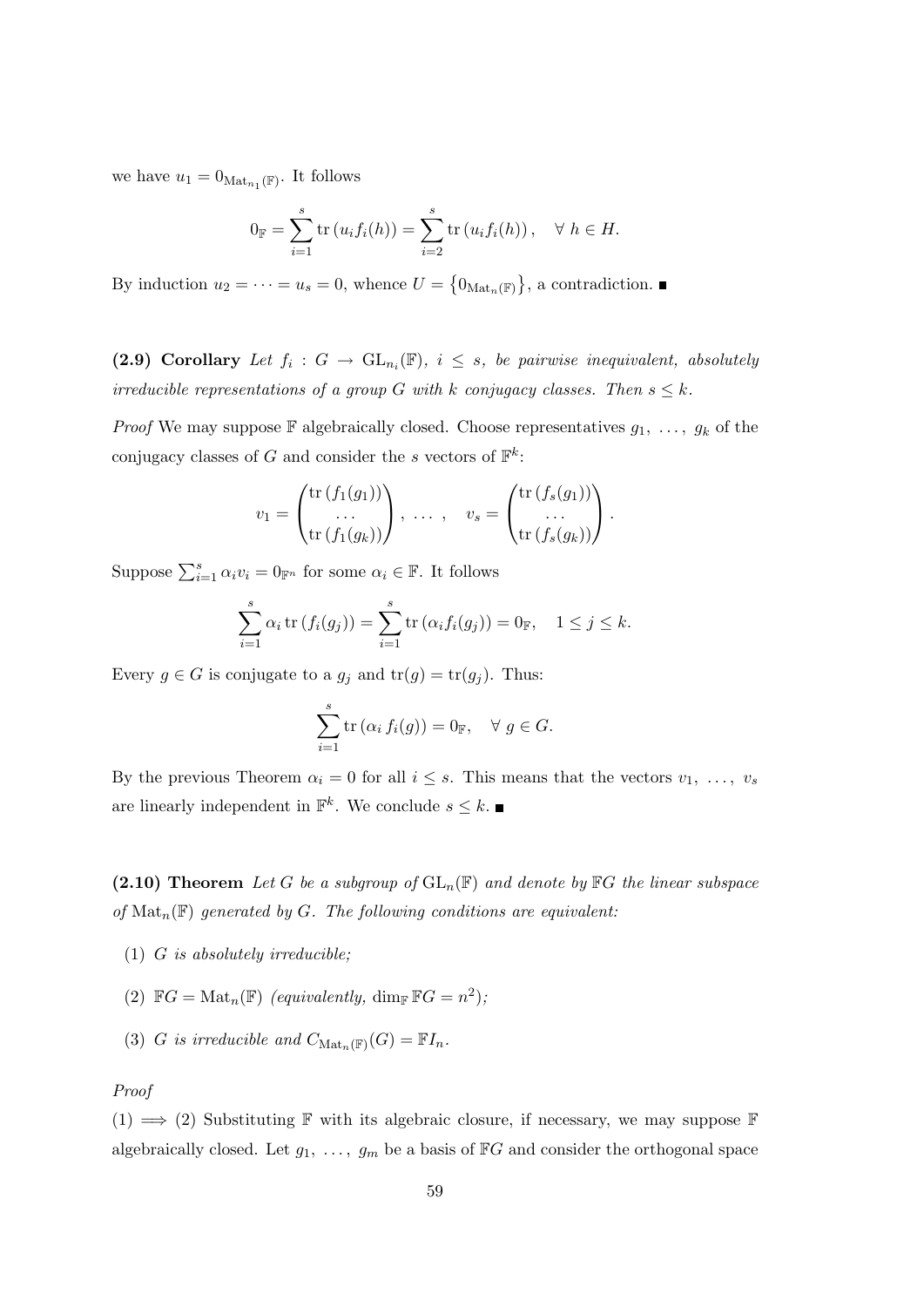$\mathbb{F}G^{\perp}$  with respect to the bilinear form  $(g_1, g_2) = \text{tr}(g_1g_2)$  (see (3.7) in the Exercises of this Chapter). Since this form is non-degenerate,  $FG^{\perp}$  has dimension  $n^2 - m$ . Thus, if  $m < n^2$ , there exists a non-zero matrix m such that  $\text{tr } mg = 0$  for all  $g \in G$ , in contrast with Theorem 2.7.

 $(2) \implies (3)$  Any G-invariant subspace would be  $\text{Mat}_n(\mathbb{F})$ - invariant, against the irreducibility of  $\text{Mat}_n(\mathbb{F})$ . The last claim follows from the fact that the center of  $\text{Mat}_n(\mathbb{F})$ consists of scalar matrices.

 $(3) \Longrightarrow (1)$  [6, Theorem 29.13].

Point (1) of the following Lemma explains why, in the study of classical groups, one is interested in the groups of isometries of non-degenerate forms. By point (2) an absolutely irreducible group can fix at most one form, necessarily non-degenerate, up to scalars.

(2.11) Lemma Let  $J \in Mat_n(\mathbb{F})$  be such that  $J^T = J^{\sigma}$  ( $\sigma$  a field automorphism), or  $J<sup>T</sup> = -J$  and let  $G \leq GL<sub>n</sub>(\mathbb{F})$  be a group of isometries of J, namely

$$
g^T J g^\sigma = J, \quad \forall \ g \in G.
$$

- (1) if det  $J = 0$ , then G is reducible;
- (2) if G is absolutely irreducible, and J' is such that  $g^T J' g^{\sigma} = J'$  for all  $g \in G$ , then  $J' = \lambda J$  for some  $0 \neq \lambda \in \mathbb{F}$ .

#### Proof

(1) The 0-eigenspace W of J is non-zero. W is  $G^{\sigma}$ -invariant, since:

$$
Jg^{\sigma}w = (g^{-1})^T Jw = 0 \implies g^{\sigma}w \in W, \quad \forall g \in G, w \in W.
$$

From the fact that W is  $G^{\sigma}$ -invariant, it follows that  $W^{\sigma^{-1}}$  is  $G$ -invariant.

(2) 
$$
Jg^{\sigma}J^{-1} = (g^{-1})^T = J'g^{\sigma}J'^{-1}
$$
 for all g gives  $J'^{-1}J \in C_{\text{Mat}_n(\mathbb{F})}(G^{\sigma}) = \mathbb{F}I_n$ .

#### 3 Exercises

(3.1) Exercise Let K be a field extension of F. Show that any subset  $\{w_1, \ldots, w_m\}$  of  $\mathbb{F}^n$  which is linearly independent over  $\mathbb F$  is also linearly independent over  $\mathbb K$ .

(3.2) Exercise Let  $G = GL_4(\mathbb{F})$  and  $W = \langle e_1, e_2 \rangle \leq \mathbb{F}^4$ . Determine: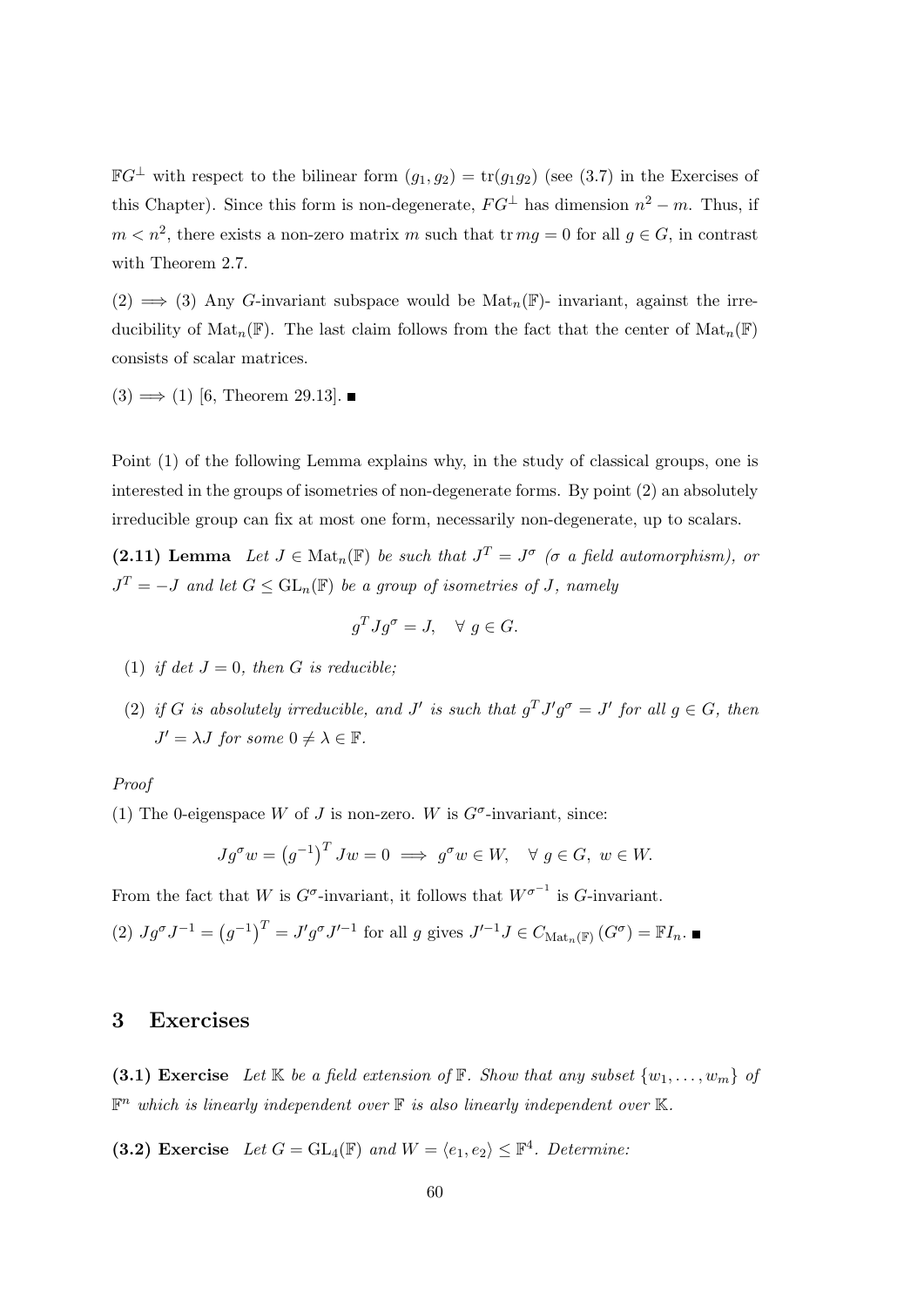- i) the stabilizer  $G_W$  of W in  $G$ ;
- ii) the kernel of the restriction map defined by  $h \mapsto h_W$  for all  $h \in G_W$ ;
- iii) the group  $(G_W)^W$  induced by  $G_W$  on  $W$ .

(3.3) Exercise Let  $W \leq \mathbb{F}^n$ ,  $G \leq GL_n(\mathbb{F})$ . Suppose that dim  $W = m > \frac{n}{2}$  and that  $G_W$  acts irreducibly on W. Show that W is the only  $G_W$ -invariant subspace of dimension m. Deduce that  $C_G(G_W) \leq G_W$ .

(3.4) Exercise Show that  $C_{\text{Mat}_2(\mathbb{F})}(\text{SL}_2(\mathbb{F})) = \mathbb{F}I_2$ .

(3.5) Exercise Show, by induction on n, that  $C_{\text{Mat}_n(\mathbb{F})}(\text{SL}_n(\mathbb{F})) = \mathbb{F}I_n$ .

**Hint**. For  $n \geq 3$ , start with any  $(n-1)$ -dimensional subspace W. Consider its stabilizer H in  $SL_n(\mathbb{F})$  and note that  $H^W \cong GL_{n-1}(\mathbb{F})$  acts irreducibly on W. Deduce that, for every  $c \in C_{\text{Mat}_n(\mathbb{F})}(H)$  and for every  $w \in W$ 

$$
cw = \lambda_c w, \quad \lambda_c \in \mathbb{F}.
$$

Take another  $(n-1)$ -dimensional subspace  $W' \neq W$ . Again, for all  $w' \in W'$ :

$$
cw' = \mu_c w', \quad \mu_c \in \mathbb{F}.
$$

The conclusion follows easily from  $\mathbb{F}^n = W + W'$ .

(3.6) Exercise Show that the map (, ):  $\text{Mat}_n(\mathbb{F}) \times \text{Mat}_n(\mathbb{F}) \to \mathbb{F}$  defined by:

$$
(3.7)\qquad \qquad (A,B):=\text{tr}(AB)
$$

is bilinear and that it is non-degenerate.

(3.8) Exercise Let  $G = Sym(3)$  and set:

$$
\sigma = id + (123) + (132) + (12) + (13) + (23),
$$
  
\n
$$
\tau = id + (123) + (132) - (12) - (13) - (23),
$$
  
\n
$$
\rho_1 = id + (12) - (13) - (123), \quad \rho_2 = id + (23) - (13) - (132),
$$
  
\n
$$
\zeta_1 = id + (12) - (23) - (132), \quad \zeta_2 = id + (12) - (13) + (123) - (132).
$$

i) Show that, with respect to the product  $j(fg) := (jf)g$  for  $j \in \{1,2,3\}, f, g \in G$ :

$$
\mathbb{C}G = \mathbb{C}\sigma \oplus \mathbb{C}\tau \oplus (\mathbb{C}\rho_1 + \mathbb{C}\rho_2) \oplus (\mathbb{C}\zeta_1 + \mathbb{C}\zeta_2)
$$

is a decomposition of the group algebra CG into 4 minimal left ideals.